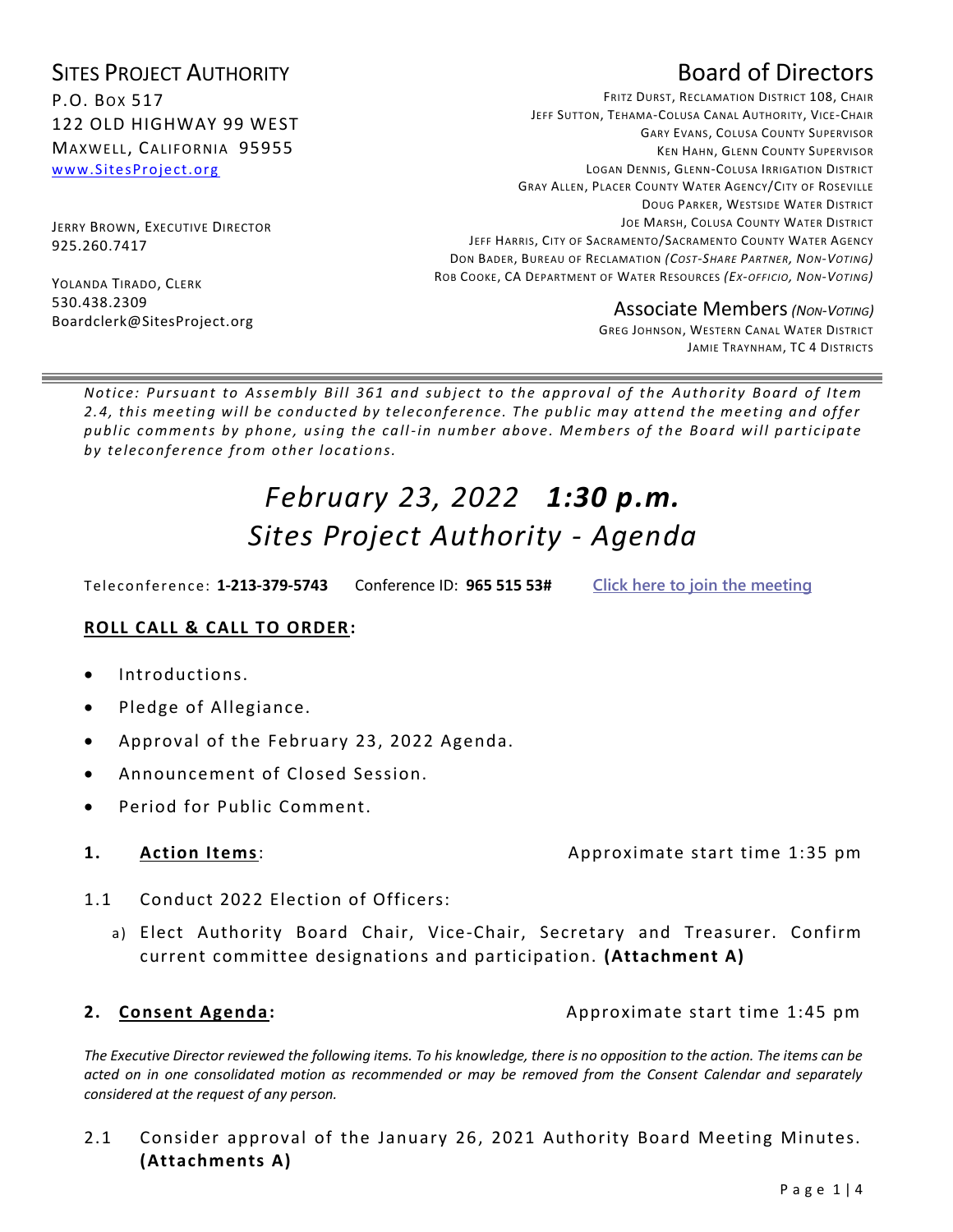- 2.2 Consider acceptance of the Sites Project Authority Treasurer's Report. **(Attachment A)**
- 2.3 Consider approval of the Payment of Claims. (Attachments A, B & C)
- 2.4 Consider authorization of teleconference meetings, pursuant to Brown Act Provision provided under Assembly Bill 361, effective through March 25, 2022.
- 2.5 Consider approval of a contract in the amount up to \$590,400 with the Yocha Dehe Wintun Nation to provide tribal/ cultural monitoring services in support of Amendment 3 Getechnocial Field Investigations for the period of February 23, 2022 through December 31, 2024.

**3. Action Items**: Approximate start time 1:50 pm

- 3.1 Consider authorization of the following activities related to the 2022 -2024 Sites Reservoir Geotechnical Investigations: (1) the release of the Draft Environmental Assessment/Initial Study pursuant to California Environmental Quality Act including authorizing the Executive Director to file a Notice of Completion with the State Clearinghouse and complete other noticing requirements to initiate the public review process; and (2) the Executive Director to sign and submit the necessary permit applications including associated application fees, if any.
- 3.2 Consider approval of the new Authority Standard Short Form Service Agreement for consultants for use in all existing and new consultant agreements for certain project consultants.
- **4. Discussion and Information Items:** Approximate start time 2:15 pm
- 4.1 Review and comment on the status of the development of the Authority's water right permit application, including the water right permit process, refinements to the proposed place of use and points of rediversion, and application fee amount. **(Attachment A)**
- 4.2 Review and comment on the status of the development of the Project's Clean Water Act Section 404 and 401 permit applications.
- 4.3 Review and comment on Amendment 3 Project Agreement Approval Process including estimated participation levels, outreach and rebalancing, and schedule.
- 4.4 Review and comment on updated Charter Document- General Requirements for the workgroups/committees. **(Attachment A)**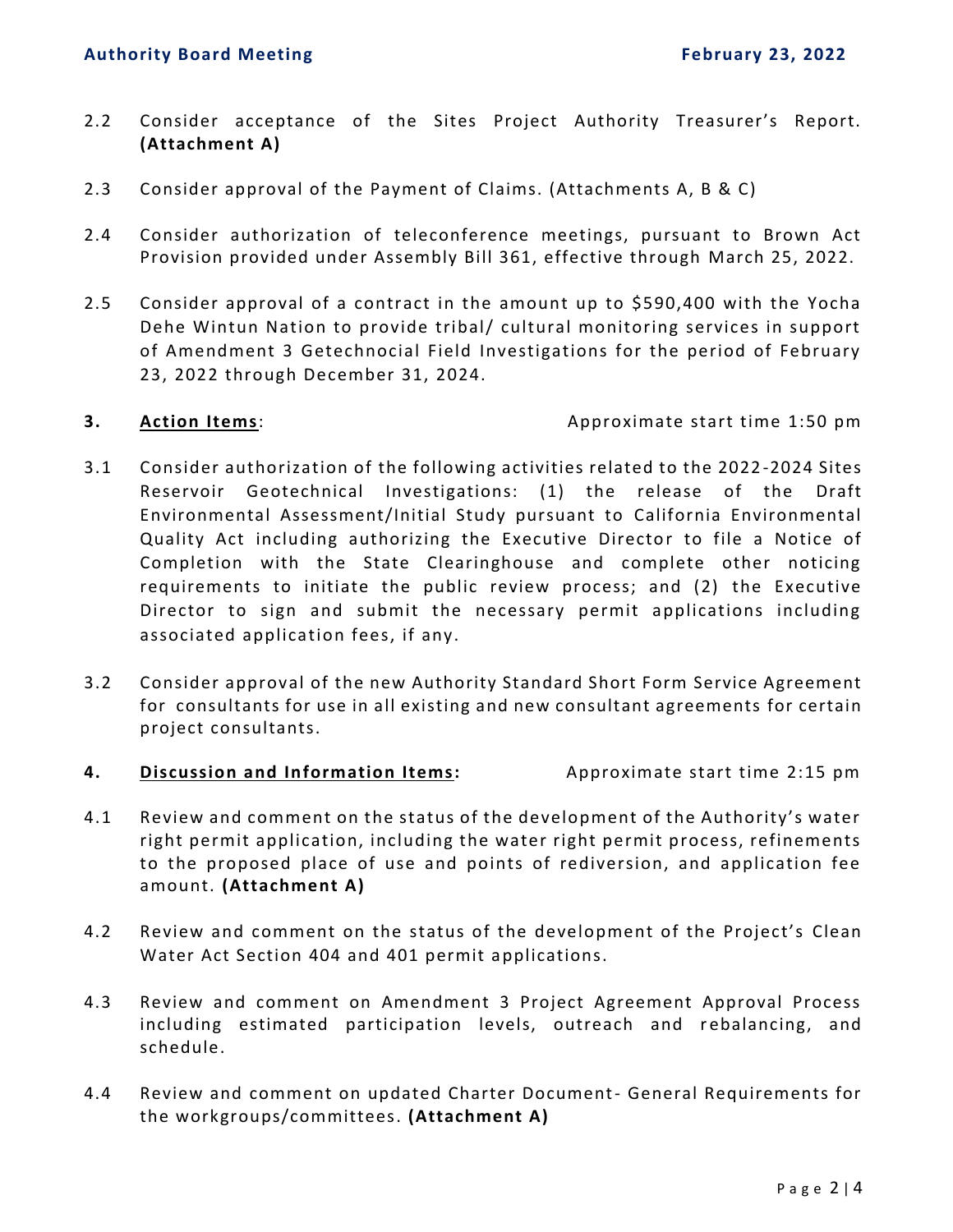### **Authority Board Meeting February 23, 2022**

4.5 Review and comment on the new Records Management Policy, including the records retention schedule, to guide oversight and retention of the Authority's records and responding to public records requests with an effective date of July 1, 2022. **(Attachment A)**

**5. Reports: Approximate start time 3:00 pm** 

### 5.1 Chairpersons' Report:

This time is set aside to allow the Chair/Vice-Chair an opportunity to disclose/discuss items related to the Sites Project.

### 5.2 Authority Board Committee Chairpersons' Reports:

This time is set aside to allow the Committee Chairpersons an opportunity to disclose/discuss items related to the Sites Project.

5.3 Authority Board Participant Reports:

This time is set aside to allow Representatives or their Alternates an opportunity to disclose/discuss items related to the Sites Project.

### 5.4 Executive Director's Reports:

- Monthly status report. **(Attachment A)**
- Work Plan Key Deliverables Report. **(Attachment B)**
- Meetings Action Items Summary. **(Attachment C)**
- 

**6. Closed Session: Closed Session: Approximate start time 3:15 pm** 

- 6.1 Negotiations concerning water rights permit terms and conditions (Govt. Code §54956.9(c) and §54956.9(d)(4)).
- 6.2 Conference with Real Property Negotiators (Govt. Code §§54956.8).

Property: Colusa Basin Drain rights of way and associated conveyance facilities.

Agency Negotiator: Jerry Brown, Kevin Spesert, JP Robinette; Negotiating parties: various parties with interest in the facility .

Under Negotiation: Price and terms of payment for facilities lease/common use agreement.

- **7. Report from Closed Session Approximate start time 4:15 pm**
- 

**8. Recap: Approximate start time 4:20 pm** 

8.1 Suggested Future Agenda Items.